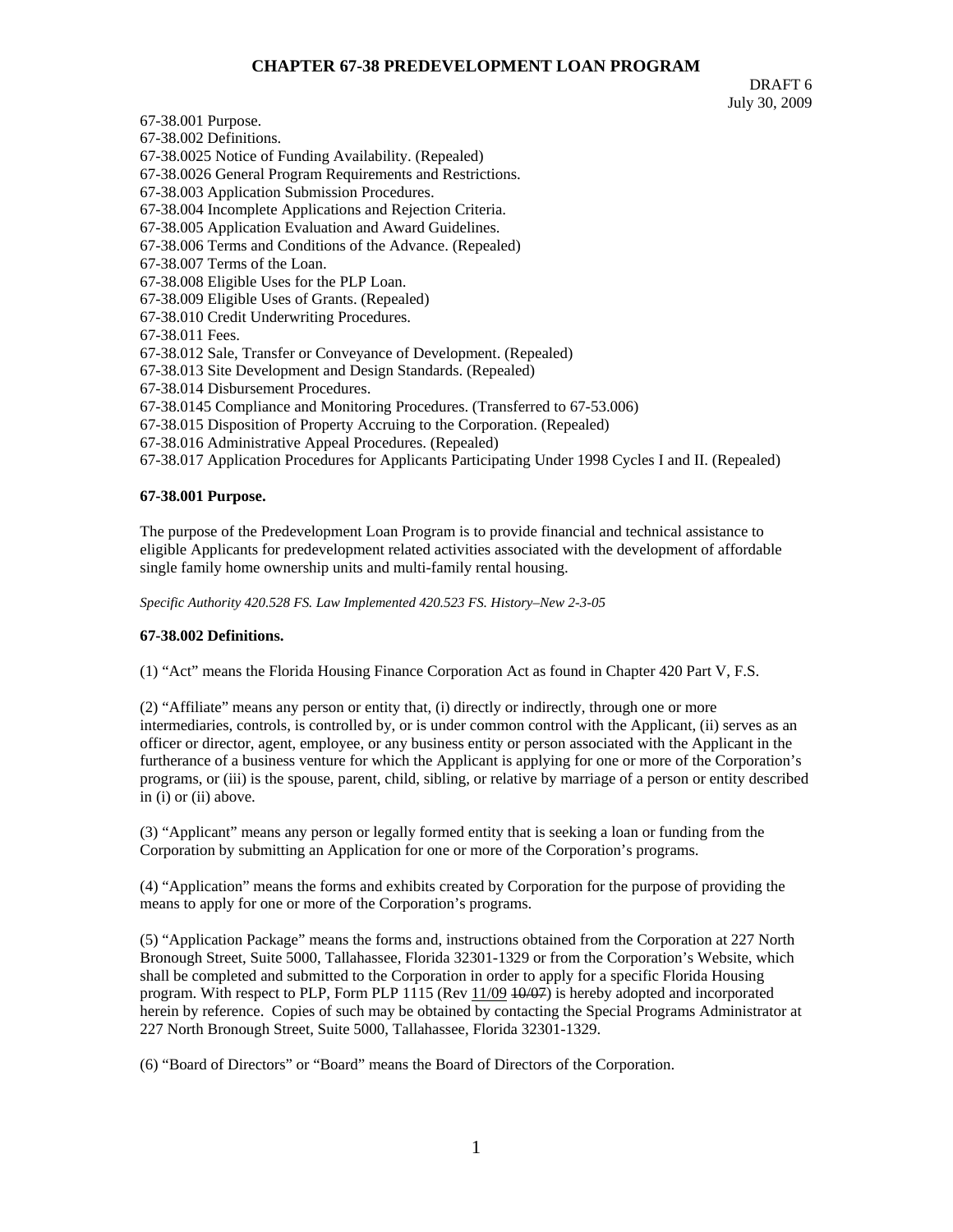(7) "Community-Based Organization" or "Not-For-Profit Organization" means any group incorporated under Chapter 617, F.S., to provide housing and other services on a not-for-profit basis, and which is acceptable to federal and state agencies and financial institutions as a provider of affordable housing.

(8) "Compliance Period" means the period of time that the Development shall conform to all set-aside requirements as described in this rule chapter and agreed to by the Applicant in the Application.

(9) "Contact Person" means the person with whom the Corporation will correspond concerning the Application and the Development. This person cannot be a third-party consultant.

(10) "Corporation" or "Florida Housing" means the Florida Housing Finance Corporation.

(11) "Credit Underwriter" means the independent contractor under contract with the Corporation having the responsibility of providing stated credit underwriting services.

(12) "Credit Underwriting" means an in-depth analysis by the Credit Underwriter of all documents submitted in connection with an Application.

(13) "Credit Underwriting Report" means a report that is a product of Credit Underwriting.

(14) "Developer" means an individual, association, corporation, joint venture, or partnership which possesses the requisite skill, experience and credit worthiness to successfully produce affordable housing.

(15) "Development" means any work or improvement located in the state, including real property, buildings, and any other real and personal property, designed and intended for the primary purpose of providing decent, safe, and sanitary residential housing for persons or families, whether new construction, the acquisition of existing residential housing, or the remodeling, improvement, rehabilitation, or reconstruction of existing houses, together with such related non-housing facilities as the Corporation determines to be necessary convenient and desirable.

(16) "Development Plan" or "Form TAP 1215" (Rev 11/09 02/05) means the written description of the proposed Development submitted to the Corporation by the Technical Assistance Provider, with the concurrence of the Applicant, in the form created and approved by Corporation. Form TAP 1215 is hereby adopted and incorporated herein by reference. Copies of such may be obtained by contacting the Special Programs Administrator at 227 North Bronough Street, Suite 5000, Tallahassee, Florida 32301-1329.

(17) "Development Site" means the land for the Development, as defined by the legal description in the Development Plan and the documents evidencing or securing the Loan.

(18 ) "Farmworker" means a laborer who is employed on a seasonal, temporary, or permanent basis in the planting, cultivating, harvesting, or processing of agricultural or aquacultural products and who derived at least 50% of her or his income in the immediately preceding 12 months from such employment. "Farmworker" also includes a person who is retired as a laborer due to age, disability, or illness. In order to be considered retired as a farmworker due to age under this rule chapter, a person must be 50 years of age or older and must have been employed for a minimum of 5 years as a farmworker before retirement. In order to be considered retired as a farmworker due to disability or illness, a person must (i) establish medically that she or he is unable to be employed as a farmworker due to that disability or illness and (ii) establish that she or he was previously employed as a farmworker.

(19) "HUD" means the United States Department of Housing and Urban Development.

(20) "Invitation to Participate" means a letter sent to the Applicant indicating the Development has been selected to receive technical assistance which shall be signed and returned with the initial commitment fee prior to receiving technical assistance.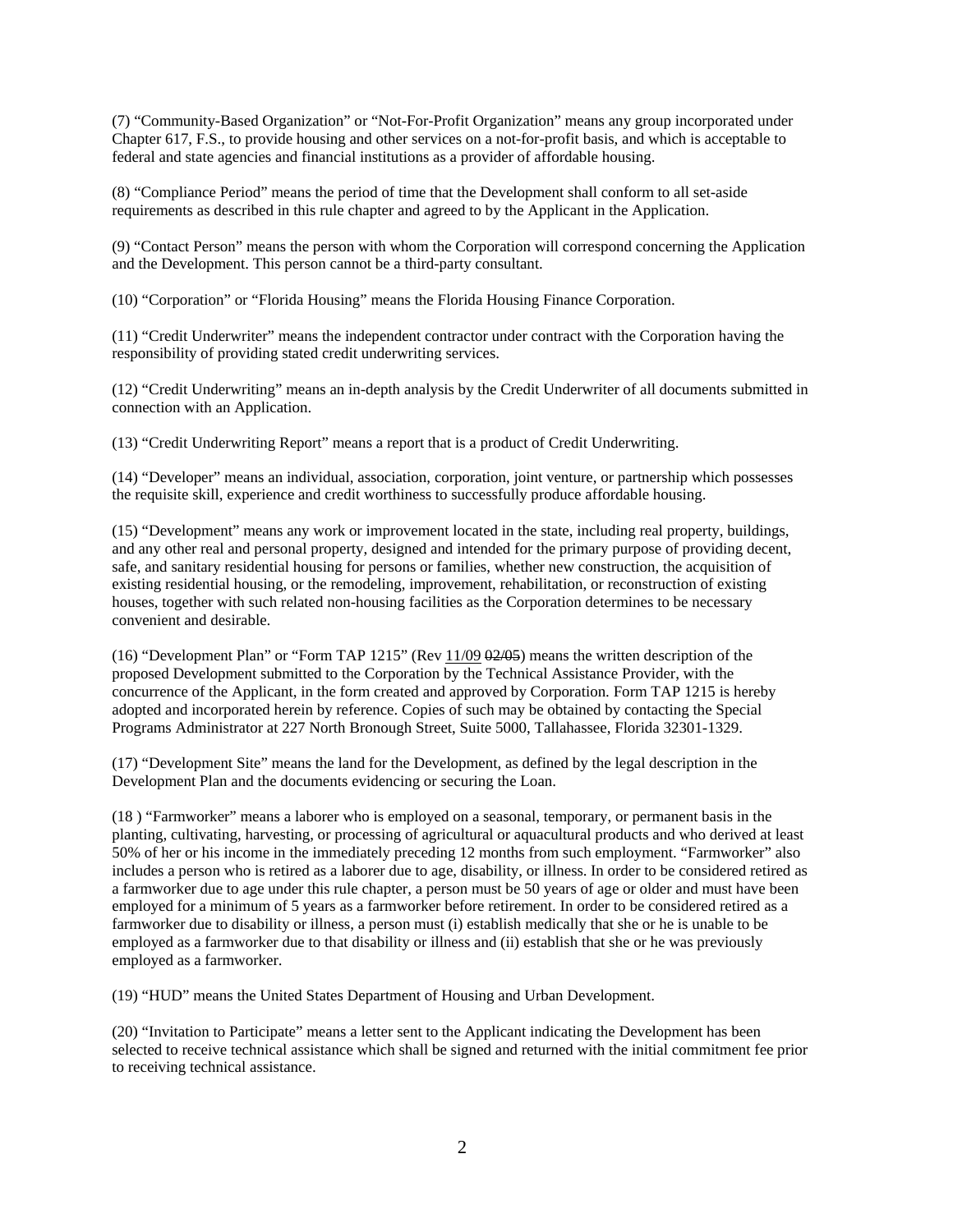(21) "LURA" or "Land Use Restriction Agreement" means an agreement between the Corporation and the Applicant which sets forth the set-aside requirements and other Development requirements under a Corporation program.

(22) "Maturity Date" means the established date the loan is due for payment.

(23) "Mortgage" means Mortgage as defined in Section 420.503, F.S.

(24) "Outstanding Loan" means a PLP Loan approved by the Board which has not been repaid or de-obligated by the Developer.

(25) "Public Housing Authority" means a public housing authority established pursuant to Chapter 421, F.S.

(26) "PLP" or "Predevelopment Loan Program" means the Predevelopment Loan Program established by the Act and this rule chapter.

(27) "PLP Loan" means a direct loan from the Predevelopment Loan Program.

(28) "Principal" means an Applicant, any general partner of an Applicant, and any officer, director, or any shareholder of any Applicant or shareholder of any general partner of an Applicant.

(29) "Rehabilitation" means to bring a Development back to its original state, or to bring back to its original state with added improvements with limitations as specified by the program or programs which provide construction or permanent financing to the Development.

(30) "Servicing and Compliance Monitoring Fees" means fees associated with the review and processing of requests for disbursement of funds, inspections and the monitoring of Developments.

(31) "Set-Aside" means the percentage of units within a Development that shall be reserved as affordable at or below the specified AMI to income qualified persons or households throughout the Compliance Period as outlined herein.

(33) "Technical Assistance Provider" or "TAP" means an independent contractor retained by the Corporation to provide technical assistance services.

(34) "Technical Assistance" means assistance to Applicants via telephone, through on-site visits and by responses to oral and written inquiries from Applicants throughout the entire Predevelopment process and to provide such other services as agreed to by the Technical Assistance Provider and the Corporation.

(35) "Threshold Requirements" means the requirements an Applicant shall meet as identified in the Application Package in order to receive an Invitation to Participate in the Predevelopment Loan Program.

(36) "Website" means the Corporation's website, the Universal Resource Locator (URL) for which is www.floridahousing.org.

*Specific Authority 420.528 FS. Law Implemented 420.507, 420.521-.529 FS. History–New 3-23-93, Amended 1-16-96, Formerly 9I-38.002, Amended 3-26-98, 7-17-00, 7-21-03, 2-3-05, 11-21-07, .* 

# **67-38.0026 General Program Requirements and Restrictions.**

(1) An Applicant may only apply for funding through the Predevelopment Loan Program if it is a legally formed entity that is:

(a) Any unit of government,

(b) A Public Housing Authority,

(c) A Community-Based or Not-For-Profit Organization,

(d) A for-profit entity wholly owned by one or more qualified Not-For-Profit Organizations, or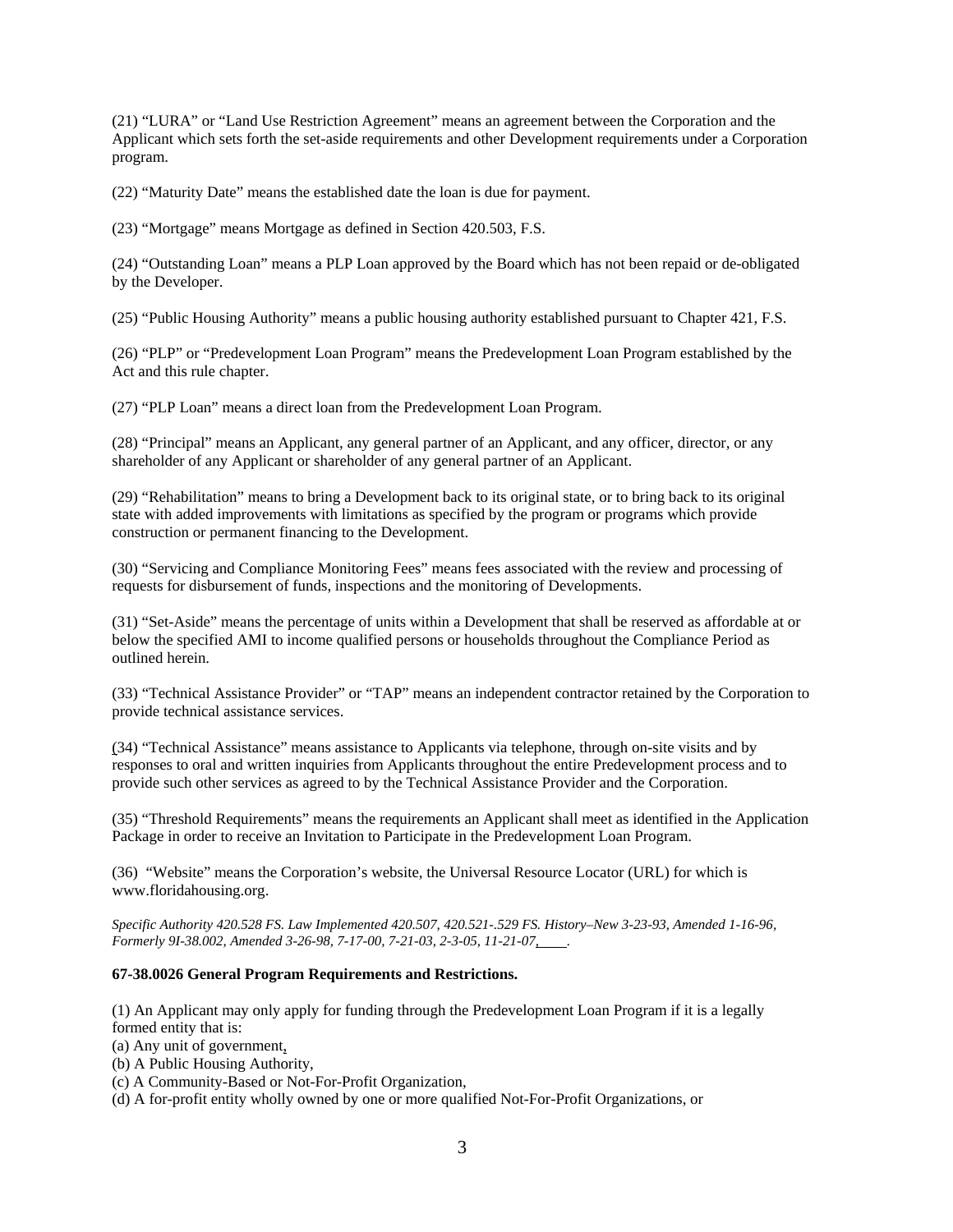(e) A limited liability company or limited partnership if its managing member or general partner is a Community-Based or Not-For-Profit Organization that holds at least 51% of the ownership interest in the Development held by the managing member or general partner entity. The Not-For-Profit entity shall own an interest in the Development, either directly or indirectly; shall not be affiliated with or controlled by a for-profit corporation; and shall materially participate in the development and operation of the Development throughout the Compliance Period as stated in the Land Use Restriction Agreement.

(2) In order to close on the PLP Loan, the Applicant entity approved by the Board shall have site control and the ability to secure the loan through a mortgage or other collateral.

 $(3)$   $(2)$  PLP Loans shall be limited to eligible predevelopment and site acquisition costs approved for the Development by the TAP and the Corporation and are limited to:

(a)  $$500,000$  when no funds are being requested for non-site acquisition; and  $\Theta$ 

(b) \$500,000 \$750,000 when funds are being requested for site acquisition of which funds for the site acquisition cost (including good faith deposits applied to the sales price). The total PLP Loan amount shall not exceed \$750,000. shall be limited to \$500,000

(4) (3) All funds from the PLP loan shall be expended on the eligible expenses outlined in Rule 67-38.008, F.A.C.

(5) (4) Site acquisition cost shall be subject to approval of an assigned Credit Underwriter.

(6) (5) The Corporation shall limit the PLP Loan to an amount which can be secured through a mortgage on the Development Site, the pledging of capital fund finance program funds as approved by HUD or other collateral approved by the Corporation. Such determination shall require written recommendation by the TAP or Credit Underwriter and be based on the following: mortgages, liens, or both currently on the Development Site, and shall be based on the  $\Theta$  value of the Development Site as determined by appraisal dated within 12 months of receipt of the Application.

# (7) (6) For rental Developments:

(a) The Applicant must commit to Set-Aside a minimum of 20% 60% of the completed rental units to be rented to persons or households whose income does not exceed  $50\%$  60% of the area median income, as determined by HUD and adjusted by household size, for the metropolitan statistical area or county in which the Development is located, and

(b) Must set-aside the units for the duration of the Compliance Period. If the Development does not obtain construction or permanent financing from the Corporation and no Corporation funds remain in the Development, the Compliance Period shall be fifteen (15) years from the date the PLP Loan is paid off. If the Development obtains construction or permanent financing from other Corporation programs, then the most restrictive compliance requirements of the other Corporation programs shall be in effect and compliance monitoring shall be performed through those programs.

# $(8)$   $(7)$  For home ownership Developments:

(a) The Applicant must commit to sell a minimum of 50% of completed housing units to persons or households whose income does not exceed 80% of the area median income, as determined by HUD and adjusted by household size, for the metropolitan statistical area or county in which the individual homes are located, and sell the remaining housing units to persons or households whose income does not exceed 120% of the area median income, and

(b) If the Development obtains construction or permanent financing from other Corporation programs, the Set-Aside(s) committed to by the Applicant under the particular Corporation program providing the additional funding shall be in effect.

(9) (8) Applicants are required to work with a Technical Assistance Provider (TAP) as assigned and directed by the Corporation until repayment of the PLP Loan, withdrawal of the Application, de-obligation of the PLP Loan, or termination from the PLP. The Corporation shall pay all fees required by the TAP.

(10) (9) If the Applicant is utilizing PLP funds to purchase the PLP Development Site, including good faith deposits applied to the sales price of the land, Credit Underwriting will be required by a Credit Underwriter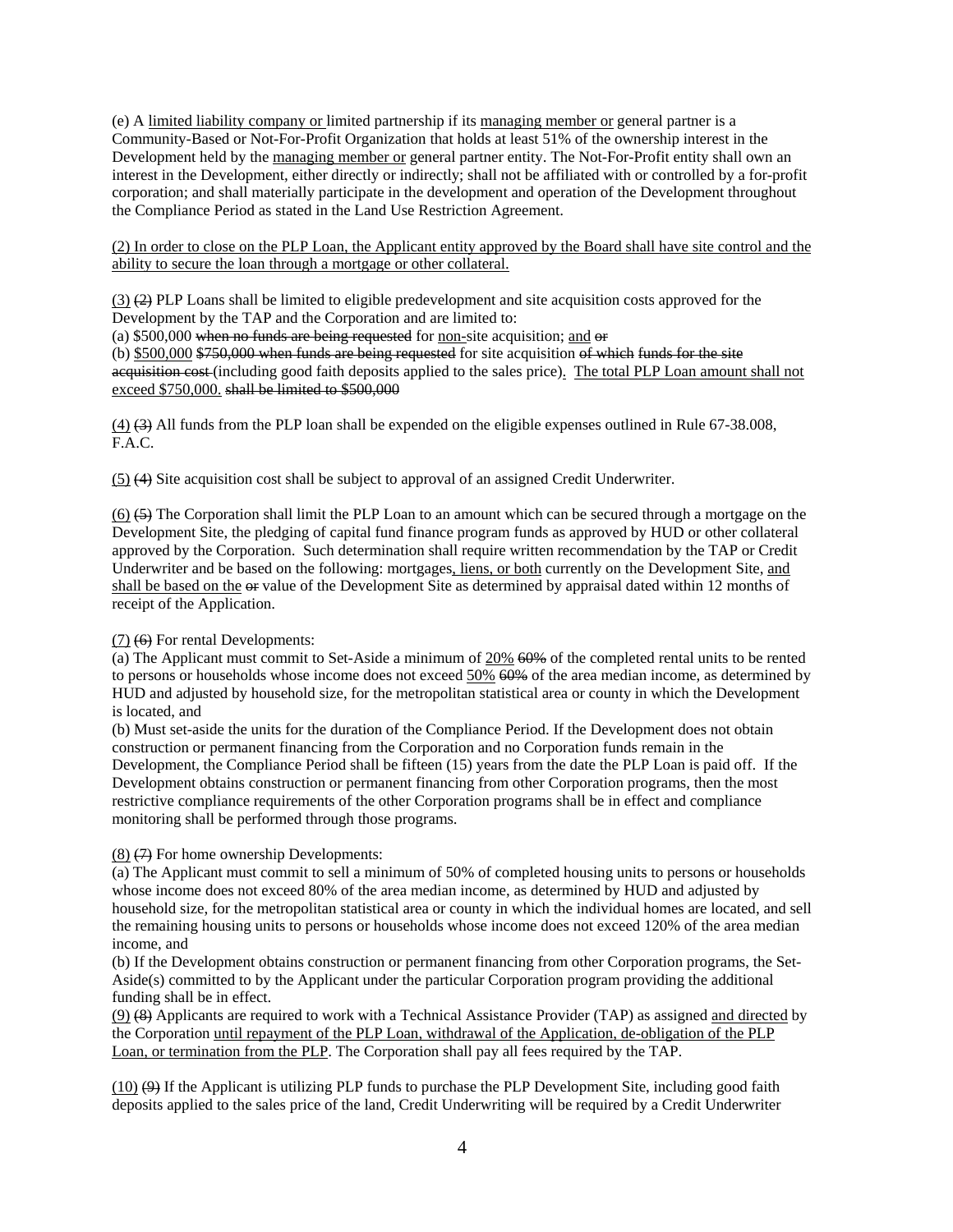assigned by the Corporation. The Applicant is responsible for paying all the Credit Underwriting fees, which is an eligible PLP expense.

(11) (10) If awarded a PLP Loan, the proceeds of such may only be used for PLP eligible expenses as outlined in Rule 67-38.008, F.A.C.

(12) (11) The Development must be consistent with the purposes of the Predevelopment Loan Program and conform to the requirements specified in the Act or this rule chapter.

*Specific Authority 420.528 FS. Law Implemented 420.527, 420.528 FS. History–New 3-23-93, Amended 1-16-96, Formerly*  9I-38.003, Amended 3-26-98, 7-17-00, 7-21-03, 2-3-05, 11-21-07,

### **67-38.003 Application Submission Procedures.**

(1) At any time during the year, Applicants may submit an Application to the Corporation for PLP funding. An Applicant, Affiliate, limited partnership, or general partner thereof shall not have more than two (2) Outstanding Loans at any given time, without the prior written approval of the Corporation. In order for an applicant to be approved to have more than two Outstanding Loans, the Applicant shall submit a written request to the Corporation detailing the experience of all Developers and co-developers involved in the proposed Development(s) in producing affordable housing and a proposed plan for permanent or construction financing on the Development(s).

(2) All Applications delivered by hand shall be presented to Corporation staff to be inscribed with the time and date of receipt. Applications may also be mailed to the Corporation at 227 North Bronough Street, Suite 5000, Tallahassee, Florida 32301-1329. Applications mailed to the Corporation will be inscribed with the time and date received.

(3) Applications that do not contain the required information and documentation as set forth in the Application Package shall be determined to have not met Threshold Requirements.

(4) An original and two copies of the completed Application and attachments shall be submitted to the Corporation if the Applicant does not intend to utilize the PLP Loan, whole or in part, to acquire the Development Site. In the event, the Applicant does intend to utilize the PLP Loan, whole or in part to acquire the Development Site, then an original and three copies of the completed Application shall be submitted to the Corporation. The original Application shall contain original signatures on pages which specifically request an original signature. Faxed, scanned, photocopied, or otherwise duplicated signatures shall not be considered acceptable within the original Application.

(5) Applications shall be accompanied by the non-refundable Application fee as set forth in the Application Package. Applications shall be submitted on the forms provided in the Application Package and shall be bound in three ring binders and shall have tabs for each form and exhibit. Exhibits shall be placed behind the form to which they refer. Failure to comply with any of the requirements set forth in this rule chapter shall result in the determination that the Application has not met Threshold Requirements.

(6) Applications that propose to develop individual homeownership units shall be submitted separately from those that propose to develop multifamily rental units.

*Specific Authority 420.528 FS. Law Implemented 420.527, 420.528 FS. History–New 3-23-93, Amended 1-16-96, Formerly*  9I-38.003, Amended 3-26-98, 7-17-00, 7-21-03, 2-3-05, 11-21-07.

#### **67-38.004 Incomplete Applications and Rejection Criteria.**

(1) Each Application shall be reviewed by the Corporation to determine if the Application meets Threshold Requirements. If the Application fails to meet Threshold Requirements, the Corporation shall notify the Applicant of any additional or revised information or material that is required. The Applicant may continue to submit requested material until the Application is complete and meets Threshold Requirements. The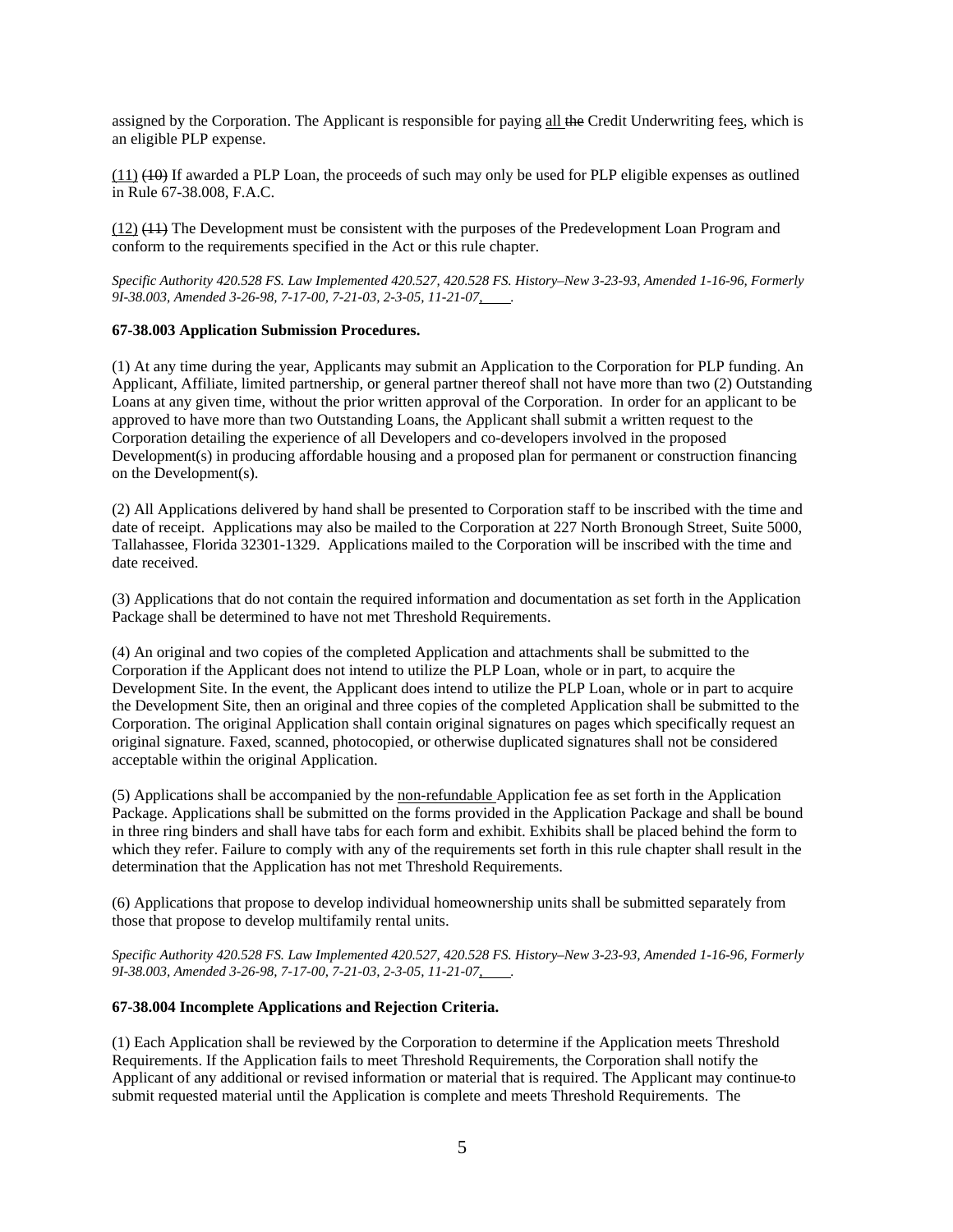Application shall not be placed in priority order or on a waiting list until such time that all information and documentation has been submitted and the Application is determined to have met Threshold Requirements.

(2) An Application shall be rejected if any of the following occurs:

(a) The Applicant/Application does not meet the requirements specified in the Act or this rule chapter.

(b) If the Board of Directors determines that any Applicant or any Affiliate of an Applicant:

(i) Has engaged in fraudulent actions;

(ii) Has materially misrepresented information to the Corporation regarding any of its Developments, or within the current Application or in any previous applications for one or more of Corporation's programs;

(iii) Has been convicted of fraud, theft, or misappropriation of funds;

(iv) Has been excluded from federal or Florida procurement programs; or

(v) Has been convicted of a felony; aAnd that such action substantially increases the likelihood that the Applicant will not be able to produce quality affordable housing. The Applicant and any of the Applicant's Affiliates will be ineligible for funding or allocation in any program administered by the Corporation for a period of up to two years, which will begin from the date the Board of Directors makes such a determination. Such determination shall be either pursuant to a proceeding conducted pursuant to Sections 120.569 and 120.57, F.S., or as a result of a finding by a court of competent jurisdiction.

(vi) Application is submitted for a Development which an application has previously been submitted and not withdrawn.

(vii) Application is submitted for an ineligible purpose.

(3) If the Applicant, Principal, Affiliate, or Developer of the Applicant has any existing Developments participating in Corporation programs that are in non-compliance with the Code, this rule chapter or applicable Loan documents, and any applicable cure period has expired at the time of approval of the Development Plan, the requested allocation shall be denied, upon a determination by the Board that the non-compliance increases the likelihood that the Applicant will not be able to satisfy the terms of the Loan. The Applicant and Affiliates of the Applicant or Developer will be prohibited from participation in any Corporation programs for the subsequent cycle and continue until all of the Applicant's Developments are in compliance.

(4) The Applicant fails to meet any Threshold Requirement specified in the Application Package.

*Specific Authority 420.528 FS. Law Implemented 420.527, 420.528 FS. History–New 3-23-93, Amended 1-16-96, Formerly 9I-38.004, Amended 3-26-98, 7-17-00, 7-21-03, 2-3-05, 11-21-07, .* 

# **67-38.005 Application Evaluation and Award Guidelines.**

(1) PLP funding shall be available to Applicants whose Applications have met Threshold Requirements, on a first-come, first-served basis, pursuant to this rule chapter. Applications which propose to set-aside a minimum of 40% of the Development's units for Farmworker residents shall receive priority over all other Applicants, provided the Applicant has also certified that they shall meet PLP minimum Set-Aside requirements.

(2) After the Application has been reviewed and determined to have met Threshold Requirements, using the factors specified in the Application Package and this rule chapter, staff shall determine whether sufficient funds are available to fund the PLP request.

(3) If the Application fails to meet Threshold Requirements or is missing important information, the Applicant shall be notified of the deficiencies in the Application and provided an opportunity to rectify any outstanding issues.

(4) If the Application is determined to have met Threshold Requirements; and

(a) Funds are available, the Corporation shall issue an Invitation to Participate; or

(b) If funds are not available, Applicant will be placed on a waiting list, based on the date and time the Application was determined to have met Threshold Requirements until either;

1. Funds are available, at which time the Applicant will be issued an Invitation to Participate, or

2. Application is withdrawn.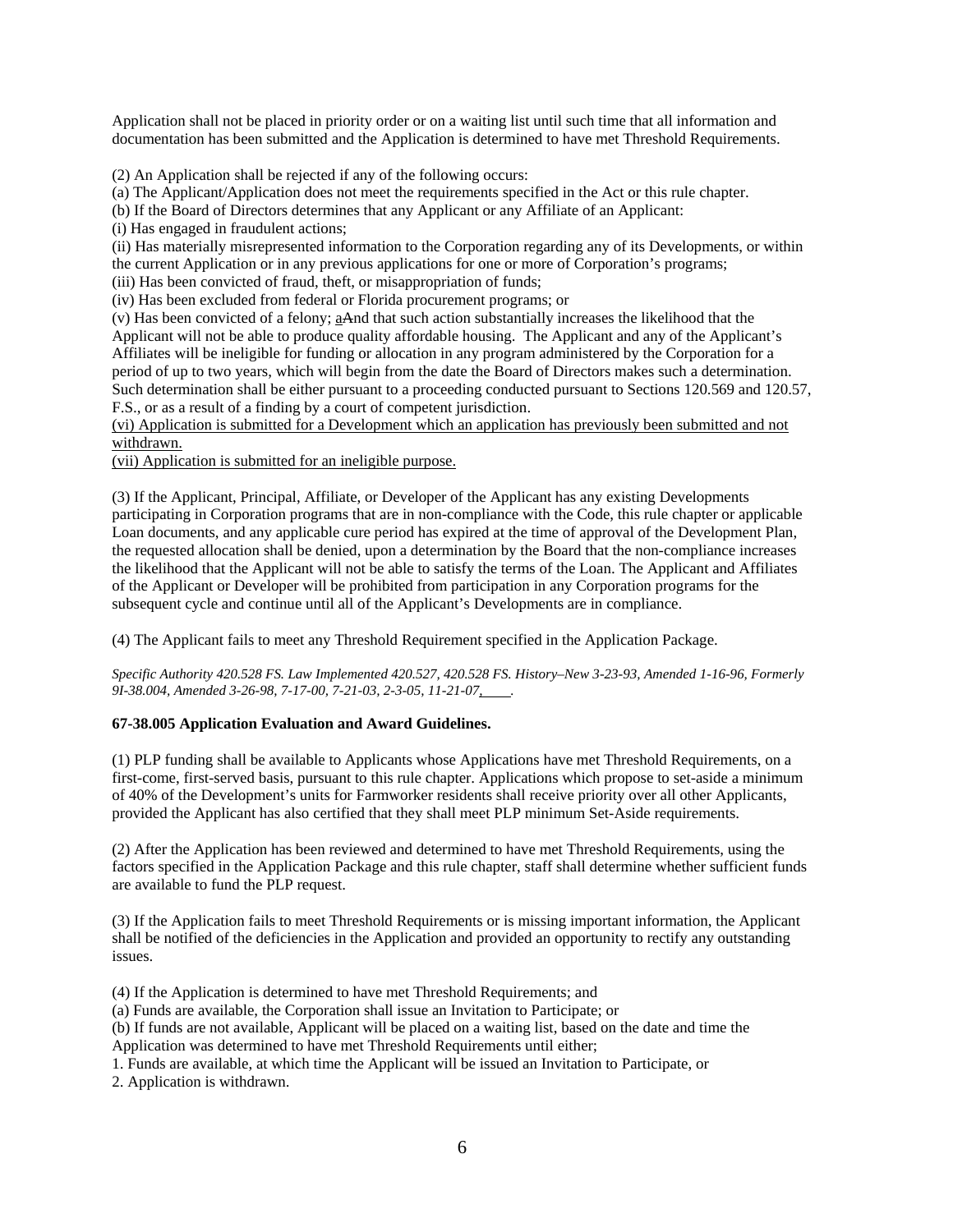(5) The Invitation to Participate letter shall be signed by the Applicant and returned to the Corporation within 20 calendar days from the date of the Invitation to Participate letter. If the executed Invitation to Participate letter is not received by the Corporation within 20 calendar days, the Invitation to Participate letter shall be withdrawn and the Applicant shall be so notified. The executed Invitation to Participate letter must be accompanied by an initial commitment fee as specified therein.

(6) Upon receipt of the executed Invitation to Participate letter and the Applicant's initial commitment fee, the Corporation shall assign a Technical Assistance Provider. In the event that technical assistance has begun and it is determined that the initial commitment fee has not been paid or is returned for insufficient funds, Technical Assistance shall be discontinued until full payment is received and determined to be sufficient. If payment has not been received within seven days of notification to the Applicant, the Invitation to Participate letter shall be withdrawn and the Applicant shall be so notified.

(7) The Technical Assistance Provider shall work with the Applicant to formulate a Development Plan and PLP budget. The Development Plan and PLP budget shall clearly set forth in detail the Applicant's anticipated predevelopment tasks and activities, timeline, itemized budget, sources to fund all anticipated predevelopment expenses, including those in excess of the amounts to be requested under the Predevelopment Loan Program, and the anticipated sources and uses of construction and permanent financing. The anticipated activities and expenses shall be those necessary prior to closing on construction or permanent financing for the Development. The Development Plan shall also set forth the exact number of units to be set aside, including the number of units set-aside for Farmworkers if priority was given for meeting the Farmworker Set-Aside.

(8) The Applicant shall be given up to six months from the Technical Assistance Provider's date of assignment Applicant's date of execution of the Invitation to Participate letter to complete and submit the Development Plan and PLP budget unless prior written approval of an extension is received from the Corporation. The Invitation to Participate letter shall be canceled if the Development Plan and PLP budget are is not submitted within the six-month period. All PLP Loan documents, if any, shall be cancelled. Any commitment fees paid shall be retained by the Corporation. With the prior approval of the TAP, the Applicant may request an extension for submitting the Development Plan and PLP budget in writing to the Corporation at least 30 calendar days prior to the end of the original six-month period.

(9) The Technical Assistance Provider shall submit a written recommendation with the Development Plan to the Corporation. Such recommendation should clearly indicate the Technical Assistance Provider's findings regarding the status of the Development Plan and the requested PLP Loan amount. The Corporation may request additional information and or documentation necessary for the Application to meet Threshold Requirements prior to approval of the Development Plan. If such revisions are requested prior to approval of the Development Plan, the Corporation shall provide a deadline by which the revisions to the Application shall be made and submitted with the approval of the Technical Assistance Provider to the Corporation.

(10) Following the TAP and Corporation staff's approval of the Development Plan and PLP budget, the PLP Loan request shall be submitted to the Board for approval. Amendments to the Development Plan and PLP budget shall be allowed upon a favorable recommendation of the Technical Assistance Provider. Board approval shall not be required on PLP budget line item adjustments that do not exceed 10% of the approved non-site acquisition costs.

 $(11)$  If an increase to the PLP Loan is requested or an Applicant name change is requested, Board approval is required. Any increase to the PLP Loan amount must comply with limits set forth in section 67-38.0026(3).

(12) If an Applicant or Developer change is requested after the Board approves a PLP Loan, the change shall be approved by the Board. Development name changes do not require Board approval.

(13) (11) Following approval of the PLP Loan, the Applicant will receive written notice of such approval in the form of a commitment letter issued by the Corporation. The Applicant shall submit the final commitment fee and return the executed acceptance of commitment to the Corporation within 20 calendar days from the date of the commitment letter.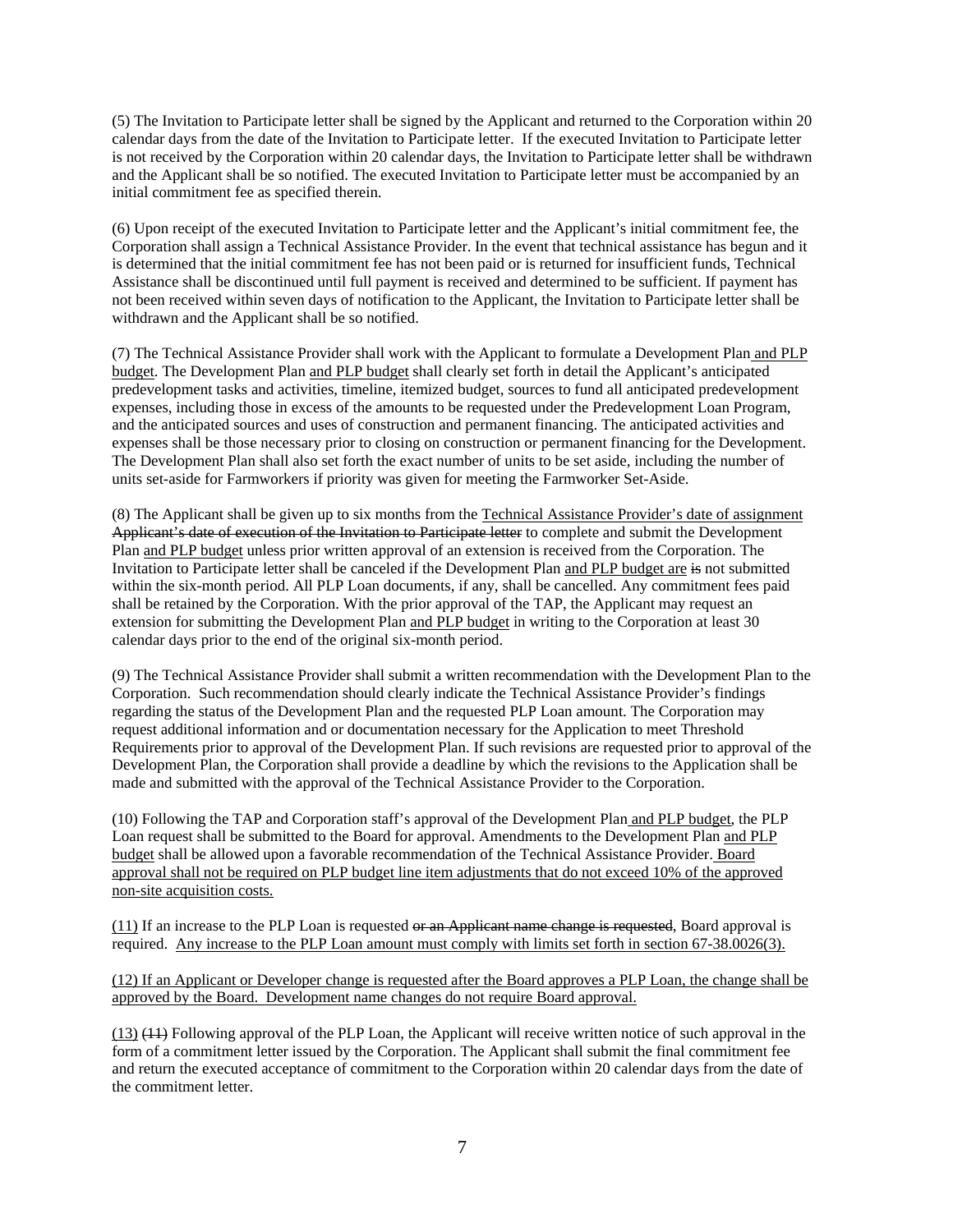(14) (12) If the Board does not approve the PLP Loan request, no funds shall be disbursed other than for expenses incurred for services of the Technical Assistance Provider. Any commitment fees paid by the Applicant shall be retained by the Corporation.

(15) (13) In the event the Development Plan receives approval and the Applicant is unable to proceed to completion of Predevelopment Loan Program activities or obtain permanent or construction financing, any commitment fees paid shall be retained by the Corporation.

(16) (14) Following receipt of the final commitment fee, the Applicant shall be given up to six months from the date of the Commitment letter to execute such loan documents, as appropriate for such circumstances, including a mortgage, loan agreement, promissory note, LURA and any other customary loan documentation as may be required by the Corporation and will be provided to the Applicant. With the prior written approval of the Technical Assistance Provider, the Applicant may request a written extension on the loan closing to the Corporation at least 30 calendar days prior to the end of the original six-month period. The loan must close in the name of the entity that has site control of the Development. Upon execution of all loan documents by both the Applicant and the Corporation, funds will be available for disbursement for eligible predevelopment activities as specified in this rule chapter.

(17) (15) A positive Credit Underwriting Report is required for closing on any portion of the PLP Loan that has been approved by the Board for site acquisition costs including good faith deposits applied to the sales price which are not fully refundable if the sale does not occur. The Applicant shall be given up to six months from the date of the second Commitment letter to execute a mortgage, loan agreement, promissory note, LURA and any other customary loan documentation provided to the Applicant. With the prior written approval of the Technical Assistance Provider, the Applicant may request a written extension on the site acquisition closing to the Corporation at least 30 calendar days prior to the end of the original six-month period. Upon execution of all loan documents by both the Applicant and the Corporation, funds will be available for disbursement for site acquisition activities as specified in this rule chapter.

*Specific Authority 420.528 FS. Law Implemented 420.527, 420.528 FS. History–New 3-23-93, Amended 1-16-96, Formerly 9I-38.005, Amended 3-26-98, 7-17-00, 7-21-03, 2-3-05, 11-21-07, .* 

# **67-38.007 Terms of the PLP Loan.**

(1) If the Applicant entity is comprised of a 100% ownership interest by a Not-For Profit Organization or a forprofit entity wholly-owned by one or more Not-For Profit Organizations, or if the Applicant is a Public Housing Authority, Tthe PLP Loan shall bear an interest rate of 1%. Otherwise, the PLP Loan shall bear an interest rate of 3%.

(2) The PLP Loan shall be secured by such customary documents and collateral as are necessary to ensure repayment in accordance with the terms and conditions approved by the Corporation.

(3) The PLP Loan shall be non-amortizing with principal and interest deferred until the Maturity Date. The Corporation is authorized to forgive such loan and thereby make a grant to the Applicant for any monies that are unable to be repaid due to the Applicant's inability to obtain construction or permanent financing for the Development. The Corporation shall not forgive the portion of the PLP Loan, which is collateralized by a mortgage, pledged capital funds or other collateral approved to the Corporation to the extent such loan could be repaid from the sale of the mortgaged property or from other collateral securing the loan.

(4) The mortgage securing the PLP Loan shall be in a first or second lien position and shall not share priority with any other liens unless approved by the Board.

- (5) With respect to rental Developments, the PLP Loan's Maturity Date shall be on the earlier of:
- (a) The date of closing on the first source of permanent or construction loan for the Development; or
- (b) The date of closing on the tax credit partnership and receipt of the initial disbursement; or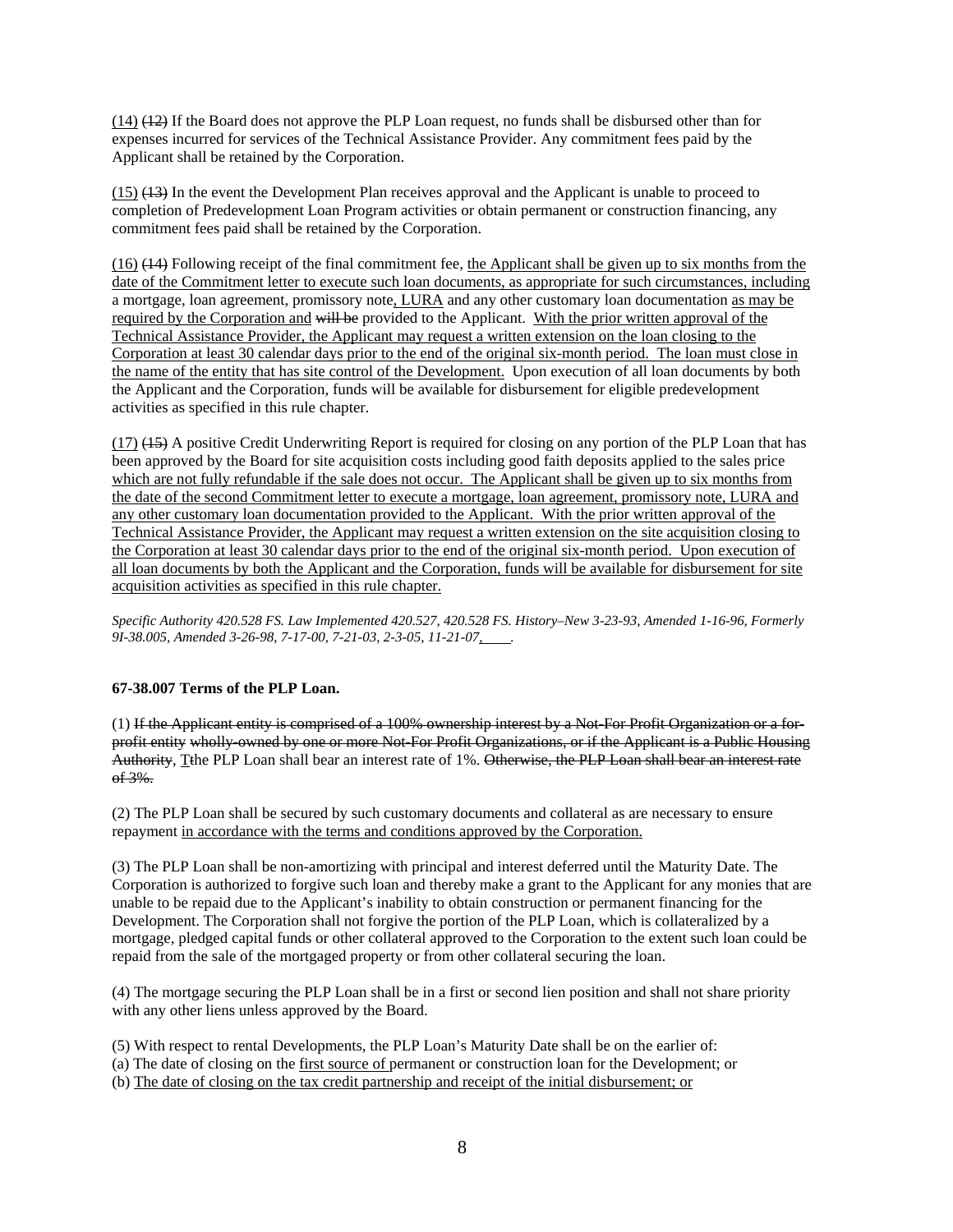(c) Three years from the date of execution of the loan documents by the Corporation or other such extended loan Maturity Date approved by the Board.

(6) With respect to homeownership Developments, the PLP Loan's Maturity Date shall be on the earlier of: (a) On a prorated basis upon the sale of each home, upon the recommendation of the Credit Underwriter or Technical Assistance Provider and a partial release payment in an amount acceptable to the Credit Underwriter or Technical Assistance Provider and the Corporation; or

(b) Three years from the date of execution of the loan documents by the Corporation or other such extended loan Maturity Date approved by the Board.

(7) The Corporation shall extend the term of the PLP Loan for an additional period if circumstances exist and if such extension would not jeopardize the Corporation's security interest. Submission and approval of a request for an extension of the term of a PLP Loan shall be subject to the following:

(a) For an extension up to one year, the Developer shall submit, along with the TAP a written request detailing the progress of the Development, barriers to the Development's progress and a revised timeline.

(b) An additional extension of up to one year requested at the conclusion of the initial approved one year extension shall require the recommendation of the Credit Underwriter or the Technical Assistance Provider as directed by the Corporation that an extension of the PLP Loan is likely to result in the successful completion of the Development; and

(c) Submission of:

1. A revised Development Plan, approved by the Technical Assistance Provider, reflecting the reasons for the extension and the tasks and activities to be completed during the extension period;

2. Evidence of the Applicant's ability to complete the Development, and

3. An alternate financing plan in the event the original financing source(s) withdraws.

(8) Prepayment of the PLP Loan shall be permitted without penalty.

(9) The Corporation may renegotiate and extend the PLP Loan. Such renegotiations shall be based upon:

(a) Documentation and certification by the Applicant that funds are not available to repay the Note upon maturity;

(b) A plan for the repayment of the loan at the new Maturity Date;

(c) Assurance that the security interest of the Corporation will not be jeopardized by the new term(s); and

(d) Industry standard terms which may include amortizing loans requiring regularly scheduled payments of principal and interest.

All loan renegotiation requests, including requests for extension, must be submitted in writing to the Director of Special Assets and contain the specific details of the renegotiation.

(10) Upon determination by the Board that other remedies are ineffectual or non-existent and that the best interest of the Corporation is served by acceleration of the PLP Loan. The PLP Loan shall be accelerated if any of the following occurs:

(a) Proceeds of the PLP Loan are used for any purpose not specified in the Development Plan, the documents evidencing or securing the PLP Loan, the Act or this rule chapter; or

(b) Sale, transfer, or conveyance of the Development without the prior written approval of the Corporation, as set forth in Rule 67-38.012, F.A.C.

(11) The Applicant shall submit electronic progress reports evidencing successful completion of the requisite tasks and activities set forth in the Development Plan to the Technical Assistance Provider twice annually  $\Theta$ not more than a quarterly basis as determined by the Corporation. The Technical Assistance Provider shall submit the reports to the Corporation. Reports are due to the Corporation by the 15th  $\frac{10 \text{th}}{10 \text{th}}$  day of April, July, October, and January for so long as funds are outstanding.

(12) The Corporation reserves the right to require an audit of Applicant's accounts and records relating to the PLP Loan funds. If the Applicant is required to perform an audit of its accounts and records, a copy of the same shall be delivered to the Corporation within ten (10) days of receipt of thereof by the Applicant.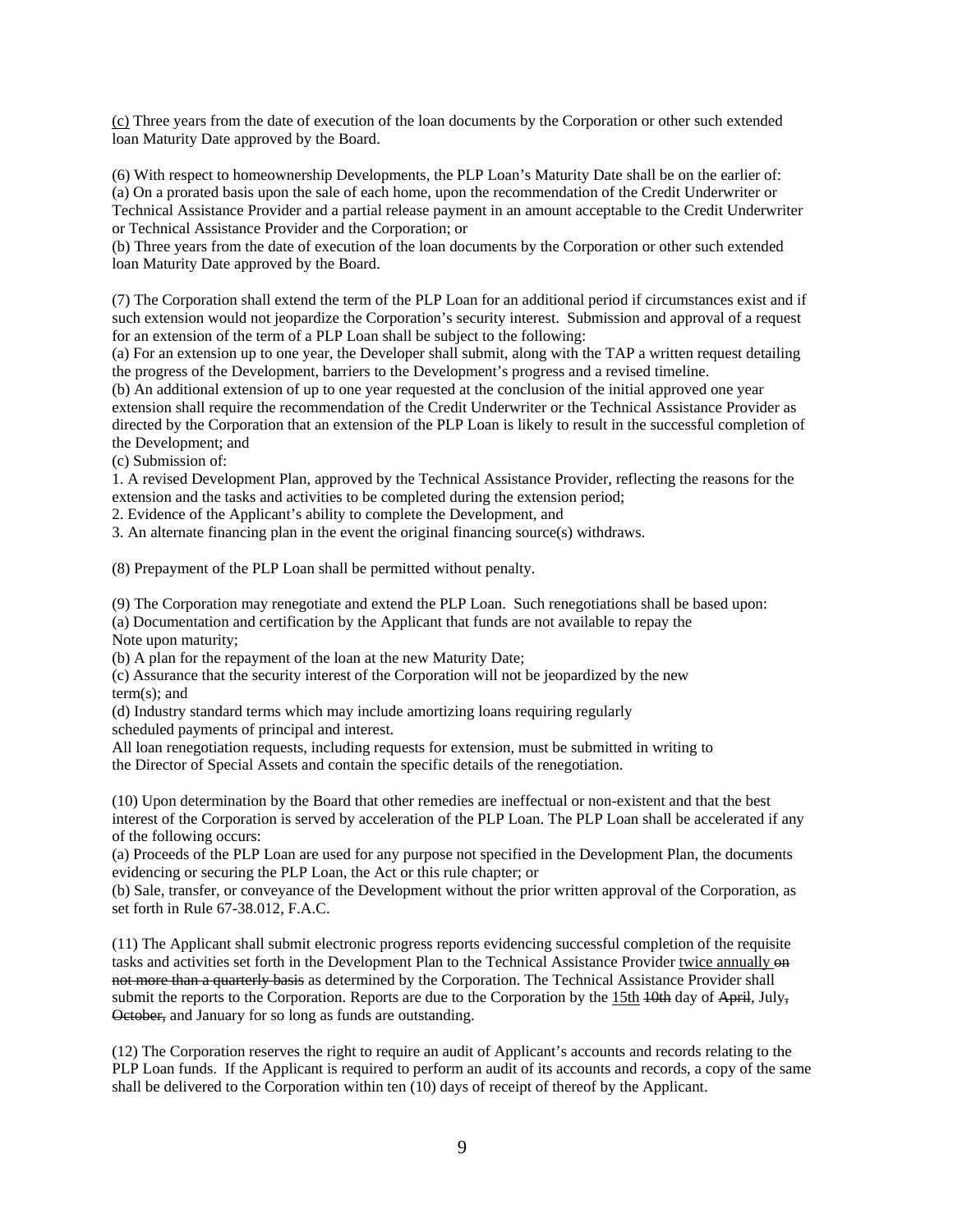(13) The Applicant shall maintain all documents related to the Development, including copies of all contracts and performance bonds, during the term of the Loan and for three years following the maturity of the PLP Loan as the same may be extended pursuant to this rule chapter.

(14) With respect to home ownership Developments, in order to assure that such Developments serve the target population, the Credit Underwriter or the Corporation shall, prior to release of an individual lot within the Development Site, review appropriate documentation as necessary to determine the unit is being sold to an eligible purchaser.

(15) With respect to rental Developments, in order to assure that such Developments serve the target population and maintain the minimum Set-Aside requirements, in addition to the execution and recordation of the Land Use Restriction Agreement (LURA), all deeds conveying title to real estate that is improved with rental units shall contain restrictive covenants that encompass all of the units in the Development and that provide for the continued rental of the units to persons within the target population for the Compliance Period. For those Developments which have occupied units, or will have occupied units, prior to closing of the construction or permanent financing, the Servicer or the Corporation shall conduct a review and physical inspection prior to closing of the construction or permanent financing to assure that the Development meets the minimum Set-Aside requirements and provides the intended benefit to the target population pursuant to the Act. The Corporation reserves the right to monitor each Development funded under the Predevelopment Loan Program at any time after completion of the Development to assure continued compliance with the applicable provisions of this rule chapter.

(16) The loan shall not be assumable upon the sale, transfer or refinancing of the Development without the prior approval from the Board, which approval shall be conditioned upon a positive recommendation by the Technical Assistance Provider or Credit Underwriter.

*Specific Authority 420.528 FS. Law Implemented 420.526, 420.527, 420.528 FS. History–New 3-23-93, Amended 1-16-96, Formerly 9I-38.007, Amended 3-26-98, 7-17-00, 7-21-03, 2-3-05, 11-21-07, .* 

# **67-38.008 Eligible Uses for the Loan.**

(1) The proceeds of the Loan shall only be used for eligible expenses specified in the approved Development Plan.

(2) The Corporation shall monitor all predevelopment activity expenditures through the designated Technical Assistance Provider and shall deny disbursements which have not been approved by the Technical Assistance Provider prior to submission to the Corporation. Draw requests shall not be processed without the Technical Assistance Provider's written approval. All draw requests are submitted by the TAP to the Corporation.

(3) Eligible predevelopment expenses shall include the following if such expenses or services were required to be incurred or rendered prior to closing of construction or permanent financing:

- (a) Market and feasibility analysis;
- (b) Rezoning;
- (c) Title search;

(d) Legal fees, except those associated with application preparation and submissions;

(e) Boundary survey;

(f) Administrative expenses such as phone charges, travel related to the Development, copying, printing, and postage fees. Other expenses requested under this subsection shall be pre-approved by the Corporation. Salaries of employees of the applicant are not an eligible expense.

(g) Development consultant fees. Consultant fees incurred in connection with the submission or preparation of the PLP Application or for any other activities which can be provided by the Technical Assistance Provider shall not be eligible predevelopment expenses. The consultant shall demonstrate appropriate experience in affordable housing Development projects and shall be approved by the TAP. No person, corporation, partnership, or entity having an identity of interest in the Development, or the Applicant, or any employee of such may act as a third party consultant;

(h) Fees of the PLP Credit Underwriter;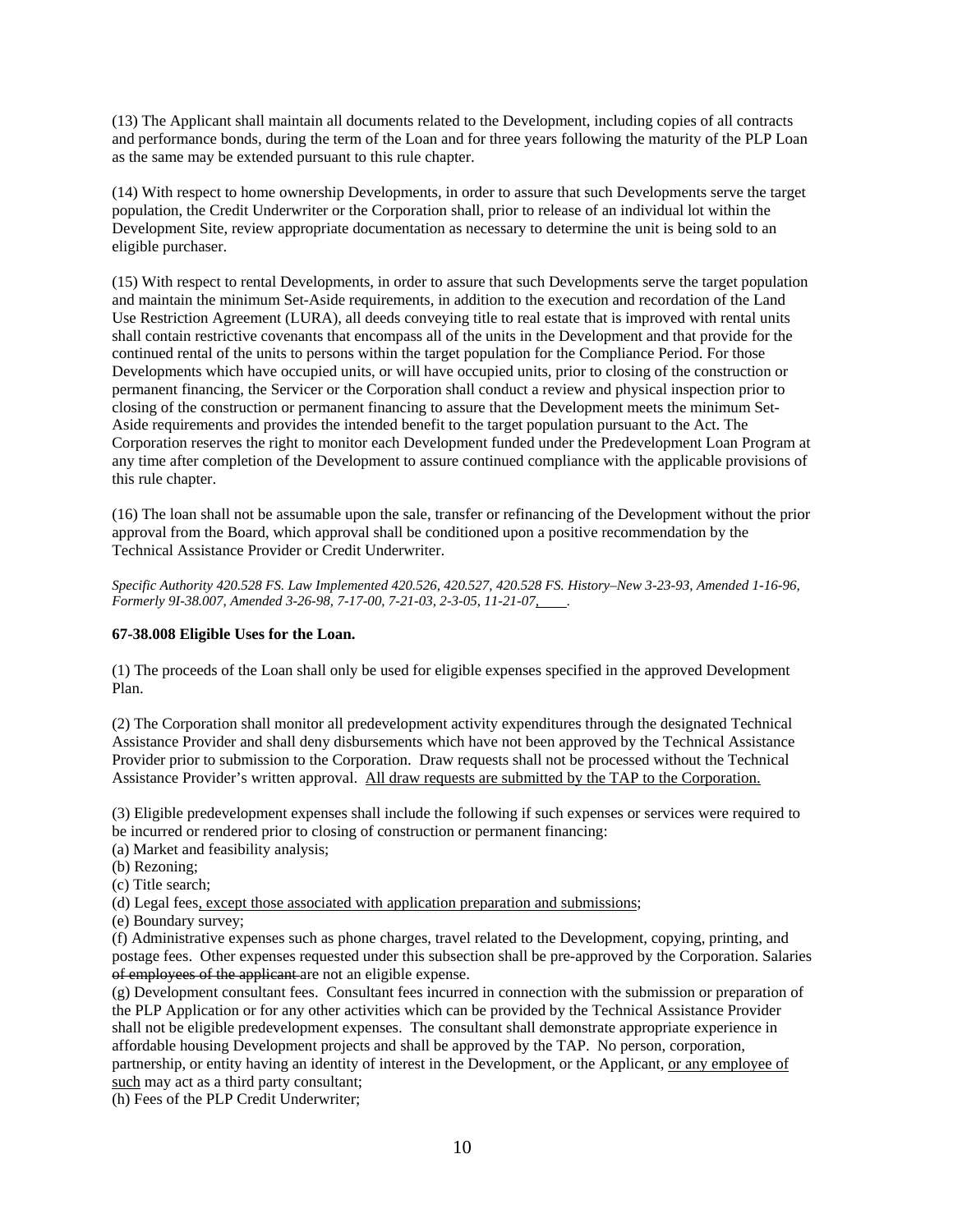(i) Customary, good faith or earnest money deposit for the acquisition of the Development Site;

(j) Commitment fees to secure construction or permanent financing;

(k) Biological and environmental assessments;

(l) Soil tests;

(m) Appraisals;

(n) Approved acquisition expenses in connection with the Development Site;

(o) Marketing expenses;

(p) Permitting/impact fees;

(q) Architectural/engineering fees;

(r) Fees in connection with a completion audit;

(s) Insurance fees; and

(t) Connection fees;

(u) Capital needs assessment;

 $(w)(u)$  Other fees as approved by Florida Housing.

(4) The Applicant shall be required to work with the Technical Assistance Provider to complete the predevelopment activities in a timely and satisfactory manner.

(5) Applicants may request use of PLP Loan funds for Development Site acquisition by providing to Florida Housing:

(a) Evidence that all other predevelopment expenses have been paid or appropriate funding for outstanding expenses have been reserved. If PLP funds are requested for eligible uses other than Development Site acquisition, those funds shall be made available after customary closing documents are executed. PLP funds for acquisition shall not be released until such time as this and the following requirements have been provided; (b) A detailed explanation as to the necessity to acquire title;

(c) A recommendation from the Technical Assistance Provider that funding be provided for Development Site acquisition; and

(d) A Credit Underwriting Report, which includes a recommendation from the Credit Underwriter that funds be disbursed for Development Site acquisition.

(6) An applicant that applies for a PLP Loan for the acquisition and preservation of an affordable housing development shall:

a) be allowed to access PLP funding, not to exceed \$20,000 per Development, for the purpose of conducting a capital needs assessment (CNA) to determine the feasibility of preserving the Development after the Board has approved the Development plan and PLP budget. The CNA funding shall be secured by a loan agreement. (b) be required to repay the funds, according to this Rule chapter, if the CNA determines that the Development is feasible for preservation. If the Applicant pursues the remainder of the approved PLP loan, the funding for the CNA shall be included in the Loan agreement for the non site acquisition portion of the loan and be secured by a mortgage or other collateral.

(c) be eligible to have the CNA funds forgiven if the results of the CNA determine that the Development is not feasible for preservation. If this occurs, no additional PLP funds will be made available for the Development.

*Specific Authority 420.528 FS. Law Implemented 420.526, 420.527, 420.528 FS. History–New 3-23-93, Amended 1-16-96, 5-21-96. Formerly 9I-38.008, Amended 3-26-98, 7-17-00, 7-21-03, 2-3-05, 11-21-07, .* 

# **67-38.010 Credit Underwriting Procedures.**

(1) If an Applicant requests funds for site acquisition or if the Corporation deems Credit Underwriting necessary to determine the feasibility of a development or the eligibility of the Applicant or its' Affiliates on a Development that does not include a request for acquisition funds, or requests an extension of the term of the PLP Loan, the Corporation will assign a Credit Underwriter to perform the Credit Underwriting Report.

(2) The assigned Credit Underwriter shall review the Application and Development Plan and perform the Credit Underwriting Report. In this Credit Underwriting Report, the Credit Underwriter shall: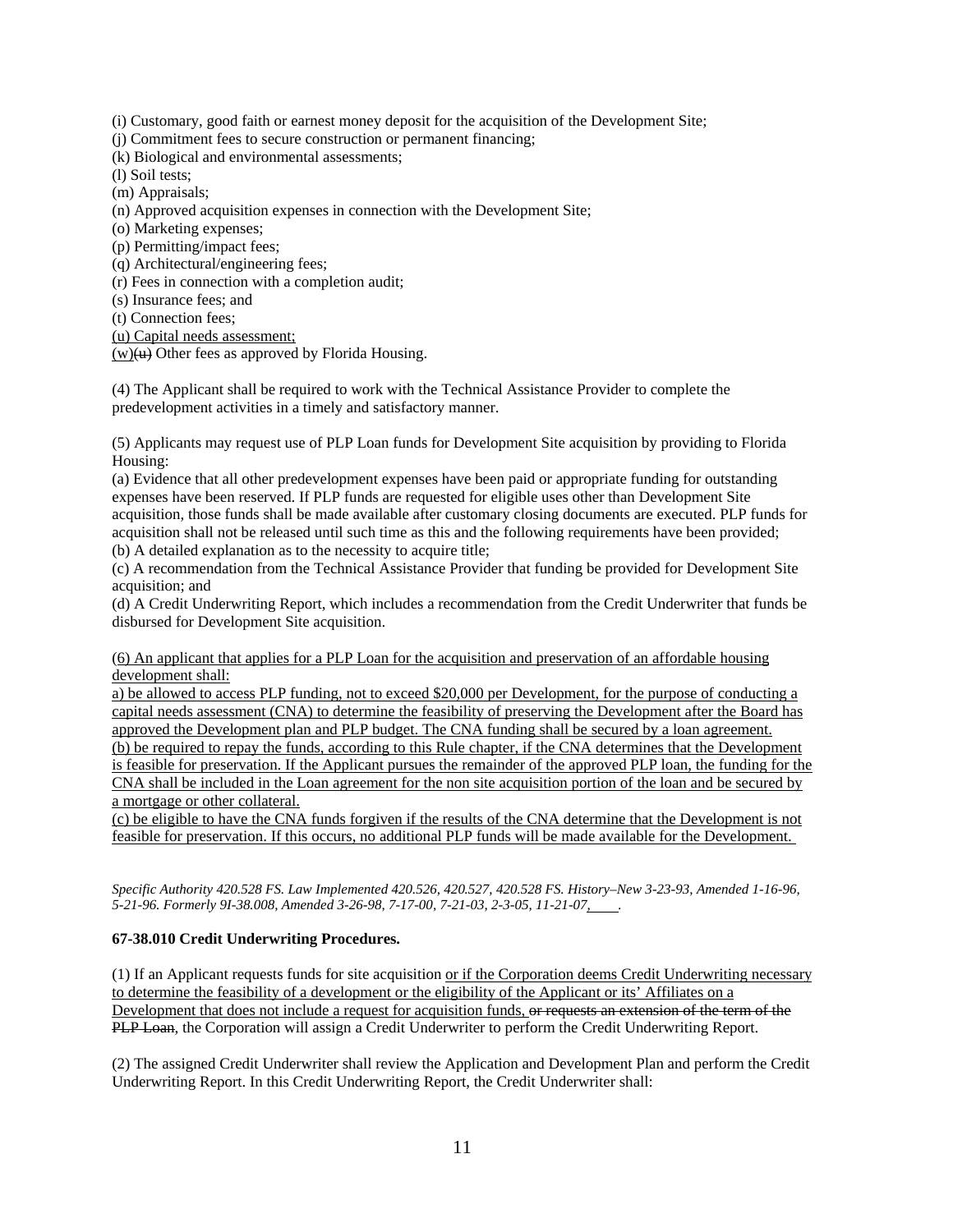(a) Analyze the Applicant's Development costs, sources of funds and pro forma operating statement to ensure the Development's feasibility,

(b) Prioritize tasks which must be accomplished prior to obtaining construction and permanent financing, (c) Advise the Corporation as to the appropriateness of plans, and specifications and the budget for the predevelopment tasks and activities related to the Development, and

(d) Make a determination as to the feasibility of the Development.

(e) Make a determination as to the eligibility and competence of the Applicant entity and all Principals of the Applicant.

(3) An appraisal of the proposed Development Site shall be required during the Credit Underwriting Report process. The Credit Underwriter shall choose an appraiser from the Credit Underwriter's approved list of appraisers and order the appraisal of the Development.

(4) The Credit Underwriter shall consider the appraisal of the Development and other market data to determine if the market exists to support both the demographic and income restriction Set-Asides committed to within the Application.

(5) The Credit Underwriter may require additional information as is necessary to evaluate the Development Plan and make a determination as to the feasibility of the Development. If the Credit Underwriter requires additional clarifying materials in the course of the Credit Underwriting Report process, the Credit Underwriter shall request the materials from the Applicant and shall specify deadlines for submission of each such material. Failure to submit required information by the specified deadline, unless a written extension of time has been approved by the Corporation, shall result in the request for disbursement for site acquisition being denied.

(6) The Credit Underwriter shall complete and submit a written draft Credit Underwriting Report and recommendation to the Corporation within 80 calendar days from the date of assignment by the Corporation. The Technical Assistance Provider and the Applicant shall review the draft Report and provide written comments to the Corporation and Credit Underwriter within 72 hours of receipt. After the 72-hour review period, the Corporation shall provide comments on the draft Credit Underwriting Report and, as applicable, on the Applicant's and Technical Assistance Provider's comments, to the Credit Underwriter. The Credit Underwriter shall then review and consider the comments thereto and release the revised Report to the Corporation, the Technical Assistance Provider, and the Applicant. Any additional comments from the Applicant and Technical Assistance Provider shall be received by the Corporation and the Credit Underwriter within 72 hours of receipt of the revised Report. The Credit Underwriter shall provide to the Corporation a final Credit Underwriting Report which will address all comments made by the Applicant and the Technical Assistance Provider.

(7) It is the responsibility of the Applicant with the assistance of the Technical Assistance Provider to comply with each part of this rule chapter and to request in writing and provide evidence acceptable to the Corporation of extenuating circumstances for any requested waiver or extension. A failure to comply with any part of this rule chapter without the prior written approval of the TAP and written permission of the Corporation shall result in the disqualification of the Development, loan de-obligated or application withdrawn by the Corporation.

*Specific Authority 420.528 FS. Law Implemented 420.528 FS. History–New 3-23-93, Amended 1-16-96, Formerly 9I-*38.010, Amended 3-26-98, 7-17-00, 7-21-03, 2-3-05, 11-21-07, ........

# **67-38.011 Fees.**

(1) The following fees and charges pertaining to each Application shall be paid by the Applicant:

(a) A nonrefundable application fee as identified in the Application Package;

(b) If PLP funds are to be used for site acquisition and the Applicant requests an extension of the PLP Loan Maturity Date, a credit underwriting fee pursuant to the contract between the Corporation and the Credit Underwriter shall be paid. If a Development involves scattered sites, a single credit underwriting fee shall be charged for the first site. This fee may be paid from the PLP Loan proceeds;

(c) An initial commitment fee as identified in the Application Package shall be paid to the Corporation;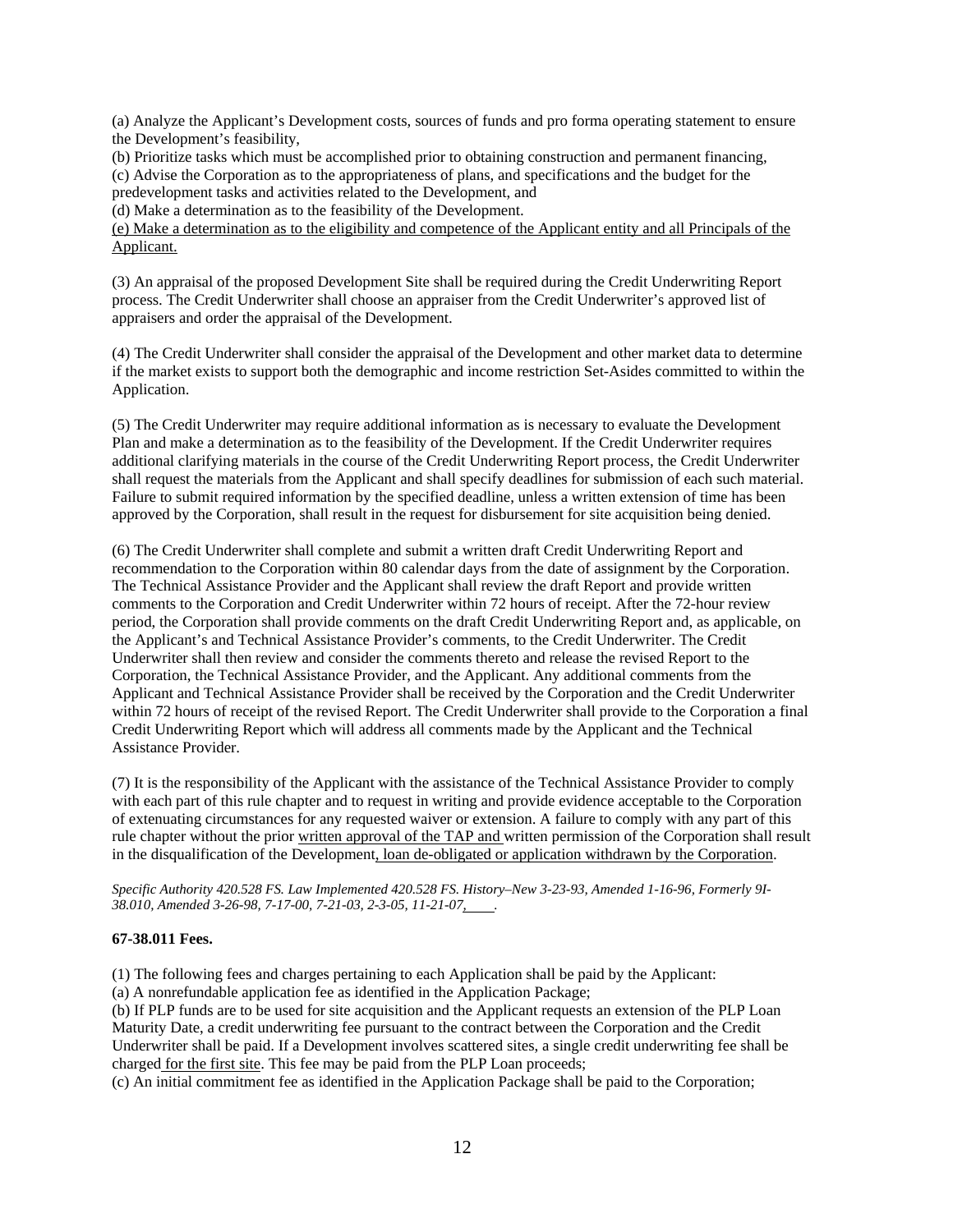(d) Following approval an additional commitment fee shall be paid within 20 calendar days of written notice to the Applicant that the Development Plan has been approved. In the event the Development Plan does not receive approval, the commitment fee paid at the time of acceptance of the Invitation to Participate letter shall be retained by the Corporation. In the event the Applicant successfully completes the Predevelopment Loan Program activities and obtains permanent or construction financing, the Applicant's PLP Loan repayment amount will be reduced by the full commitment fees paid provided the Applicant is in compliance with the PLP Rule;

(e) Servicing and Compliance Monitoring Fees shall be paid for multifamily rental Developments that obtain construction or permanent financing from sources other than Corporation programs. The total Servicing and Monitoring fee to be paid by the Applicant shall be submitted to the Corporation at the time of closing on the construction or permanent financing. The total Servicing and Monitoring fee is listed in the Application Package. For those Developments which obtain their construction or permanent financing from Corporation Programs, the Compliance Monitoring Fees shall be determined by the requirements of the particular program providing the financing in accordance with the rule chapter governing that particular program; and (f) All Credit Underwriting, Technical Assistance, Servicing and Compliance Monitoring Fees, extraordinary services and late fees shall be determined by contracts between the Corporation and the provider.

(2) Fees associated with the PLP Loan are part of Development costs and shall be included in the Development cost pro forma, if approved by the Technical Assistance Provider and Florida Housing.

(3) Failure to remit any of the required fees when due shall cause the Application to be disqualified from the PLP.

*Specific Authority 420.507(4) FS. Law Implemented 420.528 FS. History–New 3-23-93, Amended 1-16-96, Formerly 9I-38.011, Amended 3-26-98, 7-17-00, 7-21-03, 2-3-05, 11-21-07, .* 

### **67-38.014 Disbursement Procedures.**

After the PLP Loan has successfully closed, the PLP Loan shall be disbursed in partial payments by the Corporation to the Applicant, title company or third party contractors subsequent to compliance with the following conditions for either home ownership or rental Developments:

(1) Ten business days prior to each anticipated disbursement request under the Loan, including any disbursements anticipated at closing, the Applicant shall deliver to the Technical Assistance Provider all documentation required as set forth below;

(2) All Any draw disbursement requests shall set forth the Predevelopment activities and expenses which have been paid or will be paid to the contractors, sub-contractors, professionals, and consultants. Draw requests amount requested by the Applicant and shall be accompanied by invoices, cancelled checks or other such documentation to evidence the amount of the draw request and eligible Predevelopment activities. kind of work or labor that has been or is to be performed; the value of the same; the identification of the portion of the Development Site on which the work has been performed; and that such contractors, sub-contractors, material men, laborers, professionals, consultants and all persons employed by the Applicant to work on the Development have been paid for work performed or will be paid. Lien waivers or receipts for work or labor which has been completed shall be submitted along with requests for disbursement. Lien waivers or receipts for work which will be paid from the requested disbursement shall be submitted prior to receiving Aadditional draw requests shall not be processed until all required documentation on previous draw disbursements is received by the Corporation;

(3) Disbursements for eligible activities, conducted prior to being awarded predevelopment financing, qualify for reimbursement from PLP funds provided that the eligible Predevelopment activities were performed or completed no earlier than twelve months prior to the submission of the Application. Consideration of expenditures that pre-date more than twelve months prior to the Application submission date will be reviewed by Corporation staff on a case by case basis and will require approval by the TAP and the Corporation. Reimbursement for site acquisition which was completed prior to closing on the PLP loan shall not be allowed as a PLP expense unless otherwise recommended by the TAP and approved by Corporation staff and the Board.